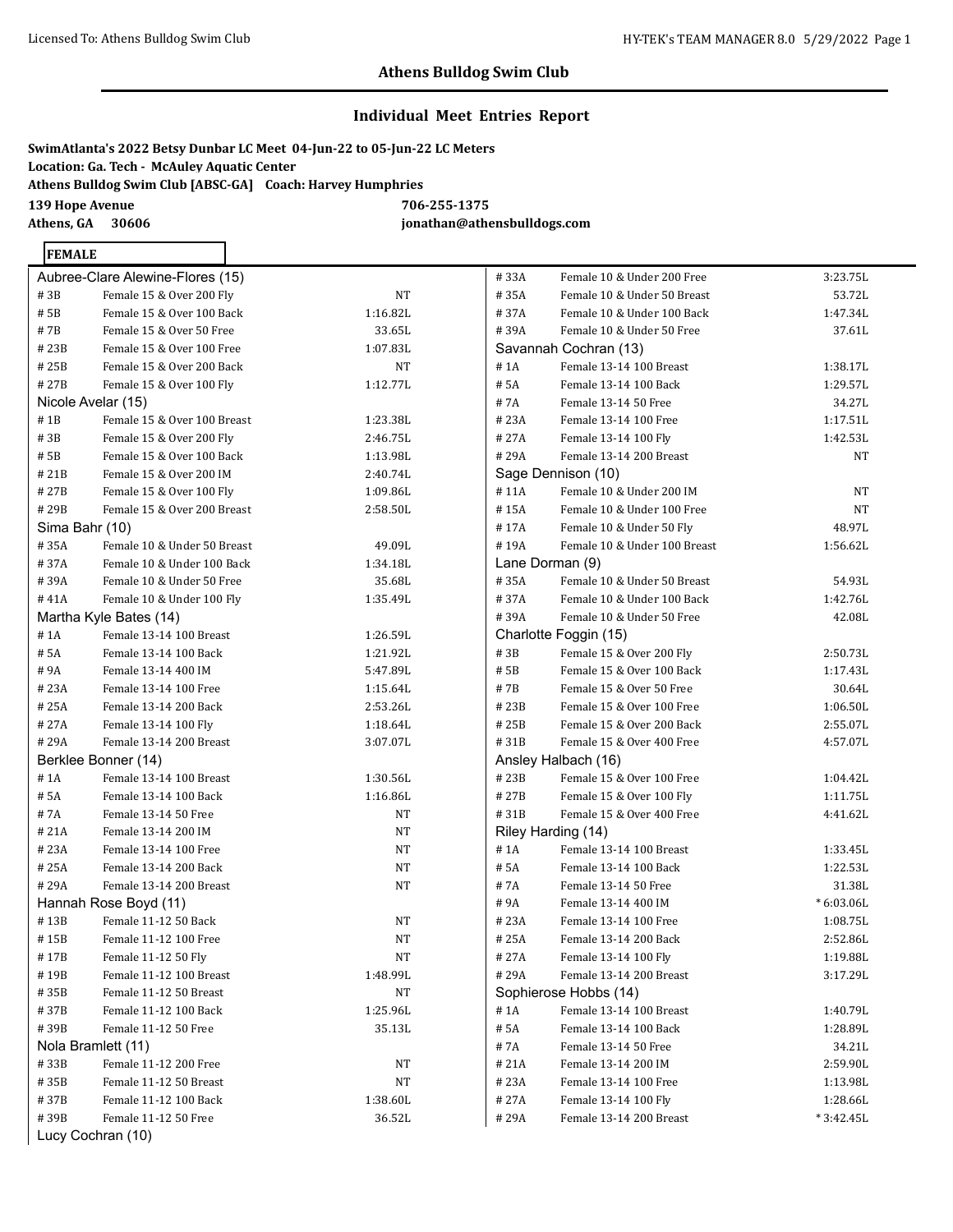#### **Individual Meet Entries Report**

| <b>FEMALE</b> |                                                           |                      |              |                                                |                         |
|---------------|-----------------------------------------------------------|----------------------|--------------|------------------------------------------------|-------------------------|
|               | Lucy Malutinok (10)                                       |                      | #21B         | Female 15 & Over 200 IM                        | 2:52.14L                |
| #13A          | Female 10 & Under 50 Back                                 | 55.40L               | #27B         | Female 15 & Over 100 Fly                       | 1:14.36L                |
| #15A          | Female 10 & Under 100 Free                                | NT                   | #29B         | Female 15 & Over 200 Breast                    | 3:20.25L                |
| #17A          | Female 10 & Under 50 Fly                                  | NT                   |              | Lynnette Smith (14)                            |                         |
| #19A          | Female 10 & Under 100 Breast                              | NT                   | # 1A         | Female 13-14 100 Breast                        | 1:39.98L                |
|               | Athena Matthews (8)                                       |                      | # 5A         | Female 13-14 100 Back                          | 1:21.44L                |
| #13A          | Female 10 & Under 50 Back                                 | 1:02.88L             | #7A          | Female 13-14 50 Free                           | 33.83L                  |
| #15A          | Female 10 & Under 100 Free                                | NT                   | #21A         | Female 13-14 200 IM                            | NT                      |
| #17A          | Female 10 & Under 50 Fly                                  | 1:04.73L             | #23A         | Female 13-14 100 Free                          | NT                      |
| #35A          | Female 10 & Under 50 Breast                               | NT                   | #27A         | Female 13-14 100 Fly                           | NT                      |
| #37A          | Female 10 & Under 100 Back                                | NT                   | #29A         | Female 13-14 200 Breast                        | NT                      |
| #39A          | Female 10 & Under 50 Free                                 | 54.07L               |              | Tessa Steger (12)                              |                         |
|               | Aly McCullough (8)                                        |                      | #11B         | Female 11-12 200 IM                            | NT                      |
| #13A          | Female 10 & Under 50 Back                                 | 56.15L               | #15B         | Female 11-12 100 Free                          | NT                      |
| #15A          | Female 10 & Under 100 Free                                | 2:48.10L             | #17B         | Female 11-12 50 Fly                            | NT                      |
| #17A          | Female 10 & Under 50 Fly                                  | 1:01.52L             | #19B         | Female 11-12 100 Breast                        | 1:34.59L                |
| #19A          | Female 10 & Under 100 Breast                              | NT                   | #33B         | Female 11-12 200 Free                          | NT                      |
|               | Sam McCullough (13)                                       |                      | #37B         | Female 11-12 100 Back                          | 1:21.37L                |
| #1A           | Female 13-14 100 Breast                                   | 1:54.01L             | #39B         | Female 11-12 50 Free                           | NT                      |
| # 5A          | Female 13-14 100 Back                                     | 1:23.77L             | #41B         | Female 11-12 100 Fly                           | 1:15.98L                |
| #7A           | Female 13-14 50 Free                                      | 38.11L               |              | Kailey Teyner (15)                             |                         |
| #9A           | Female 13-14 400 IM                                       | <b>NT</b>            | #1B          | Female 15 & Over 100 Breast                    | 1:25.33L                |
| #21A          | Female 13-14 200 IM                                       | * 3:08.84L           | # 5B         | Female 15 & Over 100 Back                      | 1:19.61L                |
| #23A          | Female 13-14 100 Free                                     | 1:12.76L             | #7B          | Female 15 & Over 50 Free                       | 30.07L                  |
| #25A          | Female 13-14 200 Back                                     | *3:08.39L            | #9B          | Female 15 & Over 400 IM                        | $*6:01.93L$             |
| #29A          | Female 13-14 200 Breast                                   | $*3:56.69L$          | #21B         | Female 15 & Over 200 IM                        | 2:43.25L                |
|               | Jillian Mundy (10)                                        |                      | #23B         | Female 15 & Over 100 Free                      | 1:05.78L                |
| #33A          | Female 10 & Under 200 Free                                | 3:32.46L             | #25B         | Female 15 & Over 200 Back                      | 2:51.43L                |
| #35A          | Female 10 & Under 50 Breast                               | 50.49L               | #29B         | Female 15 & Over 200 Breast                    | 2:57.24L                |
| #37A          | Female 10 & Under 100 Back                                | 1:47.93L             |              | Emi Walker (12)                                |                         |
| #39A          | Female 10 & Under 50 Free                                 | 40.66L               | #13B         | Female 11-12 50 Back                           | NT                      |
|               | Ansley Nunnally (14)                                      |                      | #15B         | Female 11-12 100 Free                          | NT                      |
| # 1A          | Female 13-14 100 Breast                                   | 1:30.65L             | #17B         | Female 11-12 50 Fly                            | NT                      |
| #3A           | Female 13-14 200 Fly                                      | 2:42.78L             | #33B         | Female 11-12 200 Free                          | NT                      |
| # 5A          | Female 13-14 100 Back                                     | 1:14.44L             | #37B         | Female 11-12 100 Back                          | NT                      |
| # 7A          | Female 13-14 50 Free                                      | 30.01L               | #39B         | Female 11-12 50 Free                           | NT                      |
| #21A          | Female 13-14 200 IM                                       | 2:49.98L             |              | Carson Yeomans (14)                            |                         |
| #23A          | Female 13-14 100 Free                                     | 1:04.84L             | # 1A         | Female 13-14 100 Breast                        | 1:37.43L                |
| # 27A         | Female 13-14 100 Fly                                      | 1:10.15L             | # 5A         | Female 13-14 100 Back                          | 1:26.45L                |
| #31A          | Female 13-14 400 Free                                     | 5:10.64L             | # 7A         | Female 13-14 50 Free                           | 35.24L                  |
|               | Lindy Phillips (8)                                        |                      | #9A          | Female 13-14 400 IM                            | NΤ                      |
| #11A          | Female 10 & Under 200 IM                                  | 5:24.72L             | #23A         | Female 13-14 100 Free<br>Female 13-14 200 Back | 1:19.01L<br>$*3:13.40L$ |
| #13A<br>#17A  | Female 10 & Under 50 Back                                 | 1:05.57L             | #25A<br>#27A | Female 13-14 100 Fly                           |                         |
|               | Female 10 & Under 50 Fly<br>Female 10 & Under 100 Breast  | 1:18.95L             |              |                                                | 1:43.17L                |
| #19A          |                                                           | 2:28.55L             | #31A         | Female 13-14 400 Free                          | NT                      |
| #35A<br>#37A  | Female 10 & Under 50 Breast<br>Female 10 & Under 100 Back | 1:07.18L<br>2:13.36L |              |                                                |                         |
| #39A          | Female 10 & Under 50 Free                                 | 53.69L               |              |                                                |                         |
|               | Janie Ripps (15)                                          |                      |              |                                                |                         |
| #1B           | Female 15 & Over 100 Breast                               | 1:32.77L             |              |                                                |                         |
| #3B           | Female 15 & Over 200 Fly                                  | 2:44.50L             |              |                                                |                         |
| # 5B          | Female 15 & Over 100 Back                                 | 1:22.87L             |              |                                                |                         |
|               |                                                           |                      |              |                                                |                         |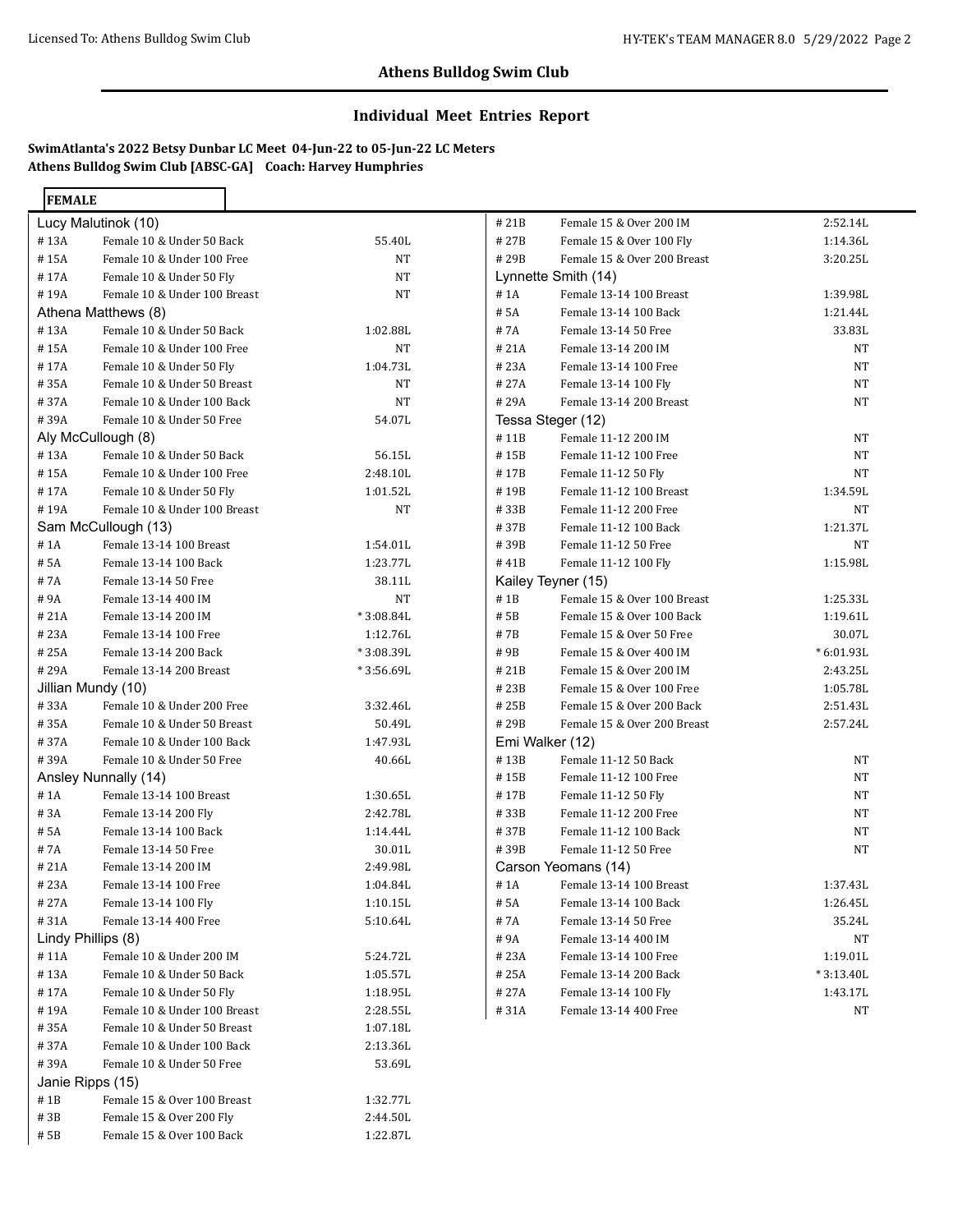### **Individual Meet Entries Report**

| <b>IFEMALE</b>    |                             |
|-------------------|-----------------------------|
| Ximena Young (15) |                             |
| #1B               | Female 15 & Over 100 Breast |
| # 5B              | Female 15 & Over 100 Back   |
| # 7B              | Female 15 & Over 50 Free    |
| #9B               | Female 15 & Over 400 IM     |
| #23B              | Female 15 & Over 100 Free   |
| #25B              | Female 15 & Over 200 Back   |
| # 27B             | Female 15 & Over 100 Fly    |
| #31B              | Female 15 & Over 400 Free   |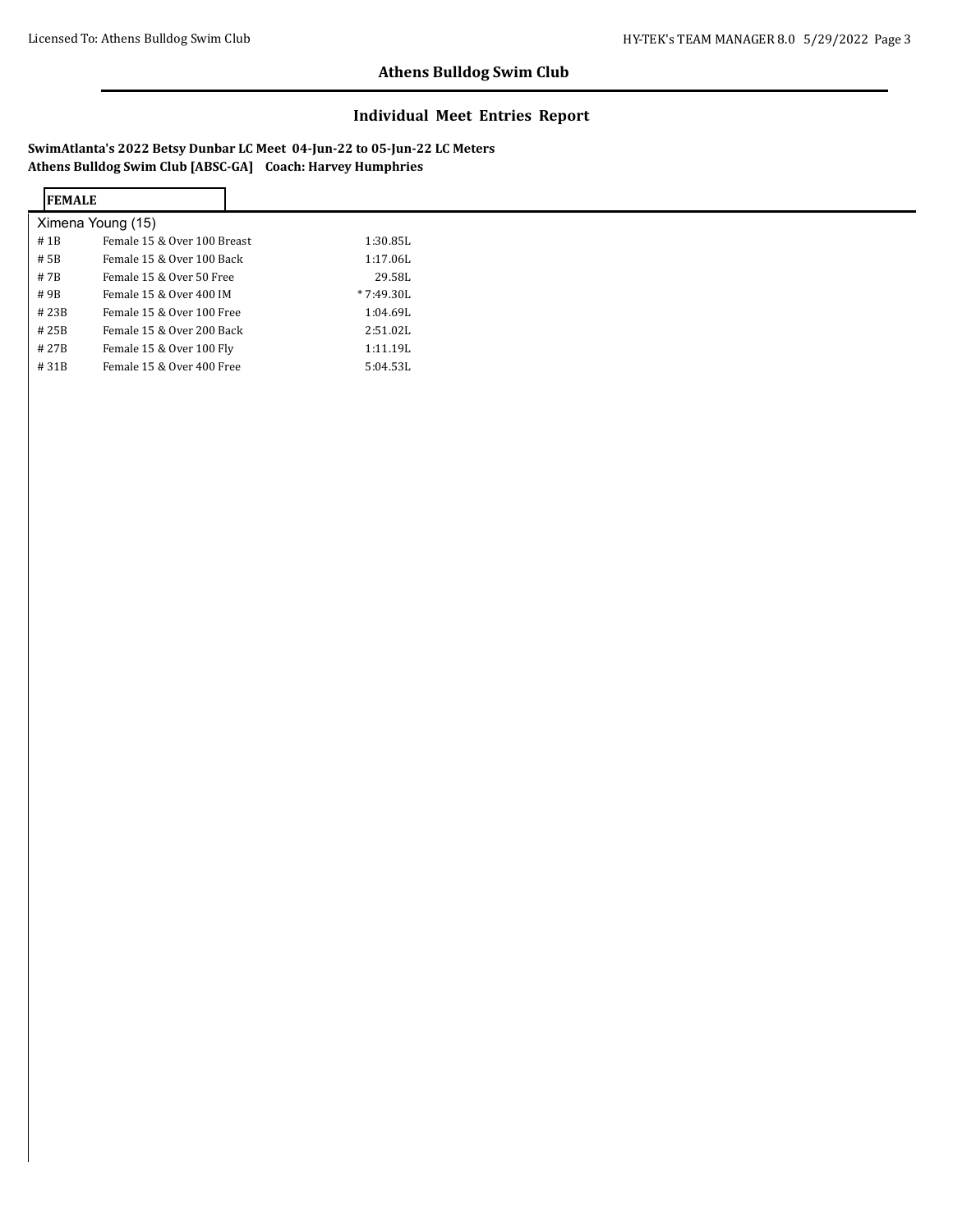**MALE** 

## **Athens Bulldog Swim Club**

### **Individual Meet Entries Report**

|                  | Austin Ackerman (17)       |           | # 6B             | Male 15 & Over 100 Back   | 1:05.90L   |
|------------------|----------------------------|-----------|------------------|---------------------------|------------|
| # 2B             | Male 15 & Over 100 Breast  | 1:18.23L  | #8B              | Male 15 & Over 50 Free    | 27.23L     |
| #8B              | Male 15 & Over 50 Free     | 27.63L    | #22B             | Male 15 & Over 200 IM     | 2:35.12L   |
| Lyle Armel (14)  |                            |           | #24B             | Male 15 & Over 100 Free   | 58.85L     |
| # 2A             | Male 13-14 100 Breast      | 1:31.71L  | #26B             | Male 15 & Over 200 Back   | 2:28.47L   |
| #8A              | Male 13-14 50 Free         | 32.06L    | Will Foggin (18) |                           |            |
| #10A             | Male 13-14 400 IM          | NT        | # 2B             | Male 15 & Over 100 Breast | 1:14.45L   |
| #28A             | Male 13-14 100 Fly         | 1:17.69L  | # 6B             | Male 15 & Over 100 Back   | 1:05.68L   |
| #30A             | Male 13-14 200 Breast      | *3:29.82L | #8B              | Male 15 & Over 50 Free    | 27.32L     |
| #32A             | Male 13-14 400 Free        | <b>NT</b> | #22B             | Male 15 & Over 200 IM     | 2:16.07L   |
|                  | Nicolas Avelar (12)        |           | #28B             | Male 15 & Over 100 Fly    | 1:03.97L   |
| #12B             | Male 11-12 200 IM          | 3:23.66L  | #32B             | Male 15 & Over 400 Free   | 4:18.27L   |
| #14B             | Male 11-12 50 Back         | NT        |                  | Brandon Hailey (18)       |            |
| #16B             | Male 11-12 100 Free        | 1:24.24L  | #2B              | Male 15 & Over 100 Breast | 1:17.88L   |
| #20B             | Male 11-12 100 Breast      | 1:30.31L  | #6B              | Male 15 & Over 100 Back   | NT         |
| #36B             | Male 11-12 50 Breast       | NT        | #8B              | Male 15 & Over 50 Free    | 28.47L     |
| #38B             | Male 11-12 100 Back        | <b>NT</b> | #22B             | Male 15 & Over 200 IM     | 2:31.53L   |
| #40B             | Male 11-12 50 Free         | 32.44L    | #28B             | Male 15 & Over 100 Fly    | 1:07.90L   |
| #42B             | Male 11-12 100 Fly         | 1:26.12L  | #30B             | Male 15 & Over 200 Breast | 2:56.93L   |
| Kipras Bahr (12) |                            |           |                  | Crenshaw Halbach (14)     |            |
| #34B             | Male 11-12 200 Free        | 2:20.57L  | #24A             | Male 13-14 100 Free       | 1:09.30L   |
| #38B             | Male 11-12 100 Back        | 1:15.37L  | #26A             | Male 13-14 200 Back       | *3:02.29L  |
| #40B             | Male 11-12 50 Free         | 28.35L    | #28A             | Male 13-14 100 Fly        | 1:16.05L   |
| #42B             | Male 11-12 100 Fly         | 1:09.54L  | #32A             | Male 13-14 400 Free       | * 5:24.79L |
| Eli Bates (16)   |                            |           |                  | Cash Havick (15)          |            |
| #4B              | Male 15 & Over 200 Fly     | <b>NT</b> | # 2B             | Male 15 & Over 100 Breast | 1:27.08L   |
| #6B              | Male 15 & Over 100 Back    | 1:14.01L  | # 6B             | Male 15 & Over 100 Back   | 1:31.59L   |
| #10B             | Male 15 & Over 400 IM      | 5:03.23L  | #8B              | Male 15 & Over 50 Free    | 29.44L     |
| #22B             | Male 15 & Over 200 IM      | 2:28.33L  | Will Hines (17)  |                           |            |
| #30B             | Male 15 & Over 200 Breast  | 2:43.28L  | #4B              | Male 15 & Over 200 Fly    | 2:14.02L   |
| #32B             | Male 15 & Over 400 Free    | 4:30.71L  | # 6B             | Male 15 & Over 100 Back   | 1:03.96L   |
| Micah Boyd (9)   |                            |           | #8B              | Male 15 & Over 50 Free    | 28.95L     |
| #14A             | Male 10 & Under 50 Back    | 48.97L    | #24B             | Male 15 & Over 100 Free   | 1:01.85L   |
| #16A             | Male 10 & Under 100 Free   | NT        | #26B             | Male 15 & Over 200 Back   | 2:20.01L   |
| #18A             | Male 10 & Under 50 Fly     | <b>NT</b> | #28B             | Male 15 & Over 100 Fly    | 1:02.31L   |
| #20A             | Male 10 & Under 100 Breast | <b>NT</b> |                  | Corbin Hobbs (12)         |            |
| Colin Boyle (12) |                            |           | #12B             | Male 11-12 200 IM         | 3:25.37L   |
| #34B             | Male 11-12 200 Free        | NT        | #14B             | Male 11-12 50 Back        | 49.00L     |
| #36B             | Male 11-12 50 Breast       | NT        | #18B             | Male 11-12 50 Fly         | 52.81L     |
| #38B             | Male 11-12 100 Back        | 1:22.68L  | #20B             | Male 11-12 100 Breast     | 1:30.46L   |
| #42B             | Male 11-12 100 Fly         | 1:19.40L  | #36B             | Male 11-12 50 Breast      | 44.93L     |
|                  | Patrick Coverdill (11)     |           | #38B             | Male 11-12 100 Back       | 1:28.82L   |
| #12B             | Male 11-12 200 IM          | 2:50.26L  | #40B             | Male 11-12 50 Free        | 34.24L     |
| #16B             | Male 11-12 100 Free        | 1:11.53L  | #42B             | Male 11-12 100 Fly        | 2:02.29L   |
| #18B             | Male 11-12 50 Fly          | <b>NT</b> |                  | Garrett Johnson (16)      |            |
| #20B             | Male 11-12 100 Breast      | 1:37.43L  | # 2B             | Male 15 & Over 100 Breast | 1:24.80L   |
| #36B             | Male 11-12 50 Breast       | 44.82L    | # 6B             | Male 15 & Over 100 Back   | 1:08.35L   |
| #38B             | Male 11-12 100 Back        | 1:17.33L  | #8B              | Male 15 & Over 50 Free    | 26.91L     |
| #40B             | Male 11-12 50 Free         | 32.22L    |                  | Gavin Jones (18)          |            |
| #42B             | Male 11-12 100 Fly         | 1:18.73L  | #24B             | Male 15 & Over 100 Free   | 53.27L     |
|                  | Parker Fagrell (15)        |           | #28B             | Male 15 & Over 100 Fly    | 1:04.86L   |
| # 2B             | Male 15 & Over 100 Breast  | 1:14.03L  | #30B             | Male 15 & Over 200 Breast | 2:51.54L   |
|                  |                            |           |                  |                           |            |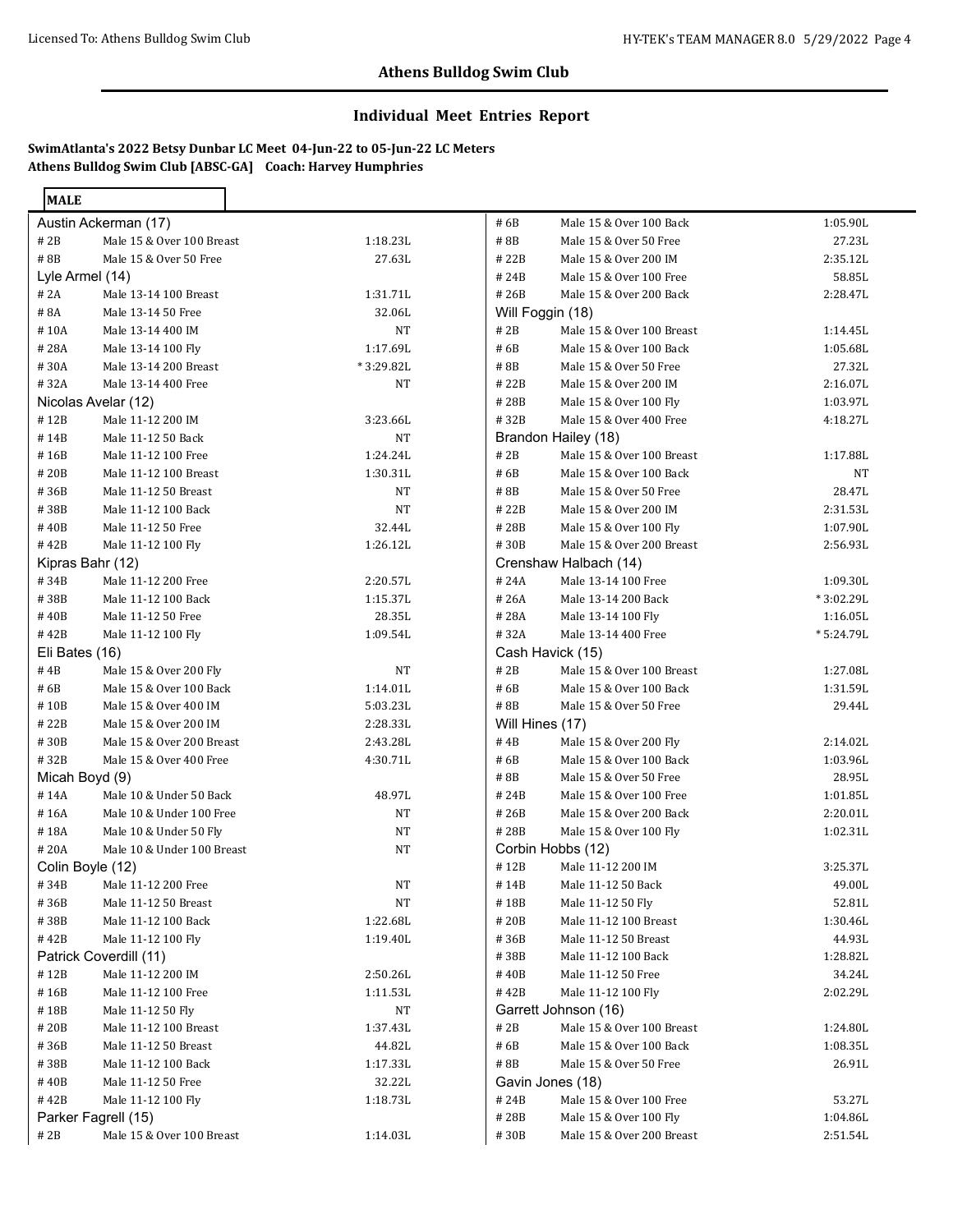#### **Individual Meet Entries Report**

**SwimAtlanta's 2022 Betsy Dunbar LC Meet 04-Jun-22 to 05-Jun-22 LC Meters Athens Bulldog Swim Club [ABSC-GA] Coach: Harvey Humphries**

| <b>MALE</b>    |                            |             |              |                            |             |
|----------------|----------------------------|-------------|--------------|----------------------------|-------------|
| Kevin Joy (12) |                            |             | #28B         | Male 15 & Over 100 Fly     | 1:17.10L    |
| #14B           | Male 11-12 50 Back         | 42.10L      | #30B         | Male 15 & Over 200 Breast  | 3:12.27L    |
| #16B           | Male 11-12 100 Free        | 1:26.03L    |              | Christopher Koch (13)      |             |
| #18B           | Male 11-12 50 Fly          | <b>NT</b>   | # 2A         | Male 13-14 100 Breast      | 1:17.20L    |
| #20B           | Male 11-12 100 Breast      | 1:46.26L    | #4A          | Male 13-14 200 Fly         | $*3:04.13L$ |
|                | Shaan Kannan (14)          |             | # 6A         | Male 13-14 100 Back        | 1:17.54L    |
| # 2A           | Male 13-14 100 Breast      | 1:30.86L    | #8A          | Male 13-14 50 Free         | 28.97L      |
| #4A            | Male 13-14 200 Fly         | $*2:55.64L$ | #22A         | Male 13-14 200 IM          | 2:29.82L    |
| # 6A           | Male 13-14 100 Back        | 1:25.91L    | #24A         | Male 13-14 100 Free        | 1:03.62L    |
| #8A            | Male 13-14 50 Free         | 30.52L      | #28A         | Male 13-14 100 Fly         | 1:15.32L    |
| #22A           | Male 13-14 200 IM          | $*3:12.52L$ | #30A         | Male 13-14 200 Breast      | 2:50.34L    |
| #24A           | Male 13-14 100 Free        | 1:07.62L    | Jacob Li (9) |                            |             |
| #28A           | Male 13-14 100 Fly         | 1:22.33L    | #34A         | Male 10 & Under 200 Free   | NT          |
| #32A           | Male 13-14 400 Free        | $*5:13.34L$ | #36A         | Male 10 & Under 50 Breast  | 54.20L      |
|                | Nakul Karumbaiah (13)      |             | #38A         | Male 10 & Under 100 Back   | NT          |
| # 2A           | Male 13-14 100 Breast      | 1:31.65L    | #40A         | Male 10 & Under 50 Free    | 43.42L      |
| # 6A           | Male 13-14 100 Back        | 1:20.98L    |              | Nolan McCullough (10)      |             |
| #8A            | Male 13-14 50 Free         | 30.41L      | #12A         | Male 10 & Under 200 IM     | NT          |
| #10A           | Male 13-14 400 IM          | <b>NT</b>   | #16A         | Male 10 & Under 100 Free   | 2:00.93L    |
| #22A           | Male 13-14 200 IM          | $*3:10.29L$ | #18A         | Male 10 & Under 50 Fly     | NT          |
| #24A           | Male 13-14 100 Free        | 1:06.23L    | #20A         | Male 10 & Under 100 Breast | <b>NT</b>   |
| #28A           | Male 13-14 100 Fly         | <b>NT</b>   |              | Luke Phillips (14)         |             |
| #30A           | Male 13-14 200 Breast      | $*3:18.35L$ | # 2A         | Male 13-14 100 Breast      | 1:25.43L    |
|                | Vidur Karumbaiah (11)      |             | #4A          | Male 13-14 200 Fly         | 2:36.72L    |
| #12B           | Male 11-12 200 IM          | 2:49.90L    | # 6A         | Male 13-14 100 Back        | 1:12.87L    |
| #14B           | Male 11-12 50 Back         | 39.23L      | #8A          | Male 13-14 50 Free         | 29.17L      |
| #18B           | Male 11-12 50 Fly          | 34.31L      | #24A         | Male 13-14 100 Free        | 1:03.58L    |
| #20B           | Male 11-12 100 Breast      | 1:24.67L    | #26A         | Male 13-14 200 Back        | 2:36.21L    |
| #34B           | Male 11-12 200 Free        | 2:52.06L    | #28A         | Male 13-14 100 Fly         | 1:11.30L    |
| #36B           | Male 11-12 50 Breast       | 41.53L      | #30A         | Male 13-14 200 Breast      | 3:11.11L    |
| #38B           | Male 11-12 100 Back        | 1:27.37L    |              | Brody Putman (11)          |             |
| #40B           | Male 11-12 50 Free         | 33.28L      | #14B         | Male 11-12 50 Back         | 42.09L      |
|                | Garrett Kennedy (17)       |             | #16B         | Male 11-12 100 Free        | 1:21.37L    |
| #2B            | Male 15 & Over 100 Breast  | 1:16.85L    | #18B         | Male 11-12 50 Fly          | <b>NT</b>   |
| #6B            | Male 15 & Over 100 Back    | 1:01.63L    | #20B         | Male 11-12 100 Breast      | 1:51.57L    |
| #8B            | Male 15 & Over 50 Free     | 26.48L      | #34B         | Male 11-12 200 Free        | NT          |
| #22B           | Male 15 & Over 200 IM      | 2:18.42L    | #36B         | Male 11-12 50 Breast       | <b>NT</b>   |
| #24B           | Male 15 & Over 100 Free    | 57.12L      | #38B         | Male 11-12 100 Back        | 1:31.74L    |
| #26B           | Male 15 & Over 200 Back    | 2:12.76L    | #40B         | Male 11-12 50 Free         | 34.08L      |
| Ethan King (9) |                            |             |              | Joey Rhine (12)            |             |
| #14A           | Male 10 & Under 50 Back    | 56.41L      | #12B         | Male 11-12 200 IM          | 2:41.99L    |
| #16A           | Male 10 & Under 100 Free   | 2:13.98L    | #14B         | Male 11-12 50 Back         | 34.83L      |
| #18A           | Male 10 & Under 50 Fly     | NT          | #18B         | Male 11-12 50 Fly          | 32.63L      |
| #20A           | Male 10 & Under 100 Breast | NT          | #20B         | Male 11-12 100 Breast      | 1:28.93L    |
| #36A           | Male 10 & Under 50 Breast  | 1:11.62L    | #36B         | Male 11-12 50 Breast       | 45.75L      |
| #38A           | Male 10 & Under 100 Back   | 1:58.87L    | #38B         | Male 11-12 100 Back        | 1:16.09L    |
| #40A           | Male 10 & Under 50 Free    | 50.95L      | #40B         | Male 11-12 50 Free         | 30.12L      |
|                | River Kirkley (15)         |             | #42B         | Male 11-12 100 Fly         | 1:17.17L    |
| $\#$ 2B        | Male 15 & Over 100 Breast  | 1:24.07L    |              |                            |             |
| # 6B           | Male 15 & Over 100 Back    | 1:22.56L    |              |                            |             |
| #8B            | Male 15 & Over 50 Free     | 28.09L      |              |                            |             |
| # 24B          | Male 15 & Over 100 Free    | 1:04.91L    |              |                            |             |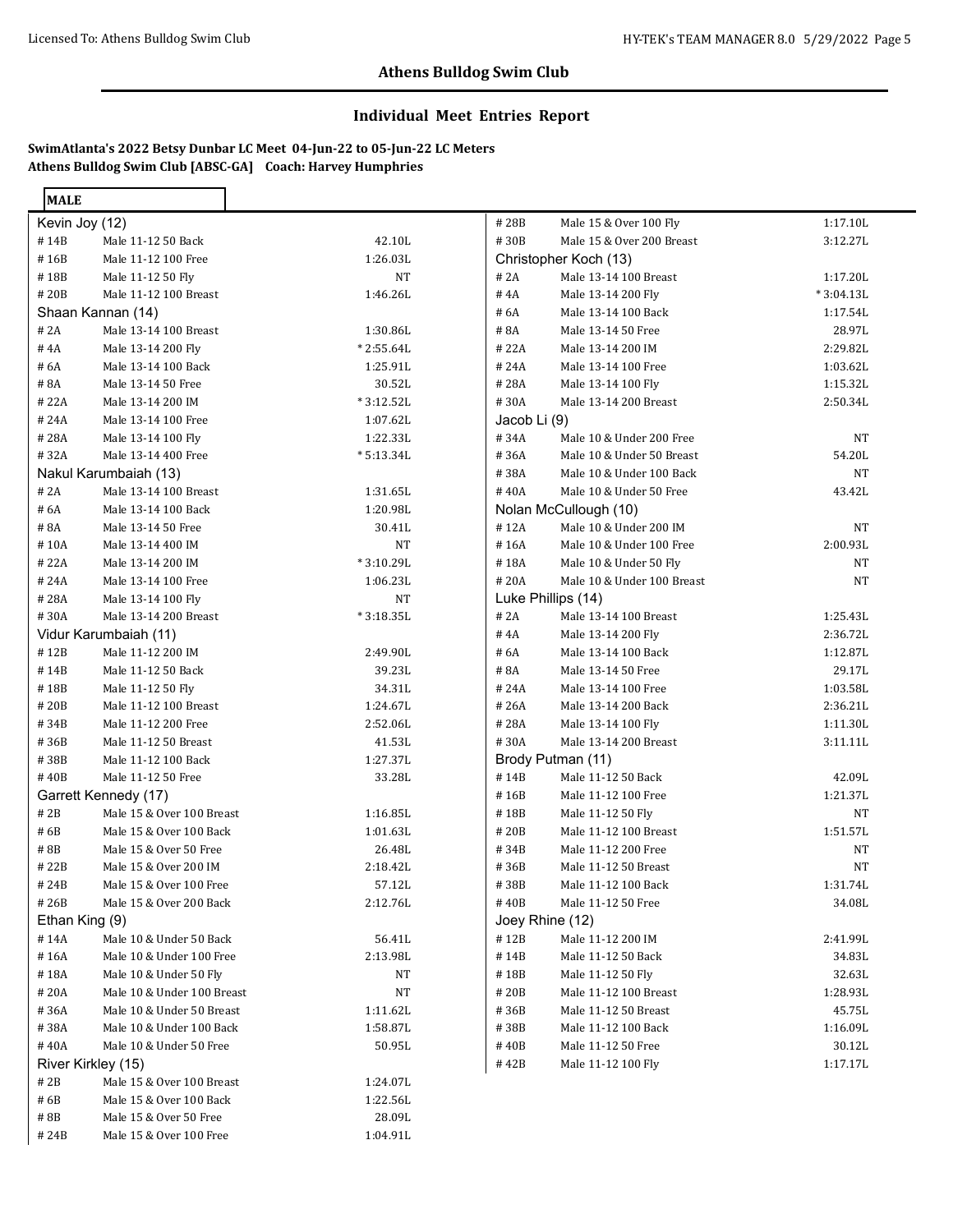### **Individual Meet Entries Report**

**SwimAtlanta's 2022 Betsy Dunbar LC Meet 04-Jun-22 to 05-Jun-22 LC Meters Athens Bulldog Swim Club [ABSC-GA] Coach: Harvey Humphries**

Ē.

| <b>MALE</b>        |                                              |                            |      |                           |          |
|--------------------|----------------------------------------------|----------------------------|------|---------------------------|----------|
| Van Thang (12)     |                                              |                            | #30B | Male 15 & Over 200 Breast | 2:53.66L |
| #12B               | Male 11-12 200 IM                            | <b>NT</b>                  |      |                           |          |
| #14B               | Male 11-12 50 Back                           | <b>NT</b>                  |      |                           |          |
| #18B               | Male 11-12 50 Fly                            | $_{\rm NT}$                |      |                           |          |
| #20B               | Male 11-12 100 Breast                        | $_{\rm NT}$                |      |                           |          |
| Torin Trotter (13) |                                              |                            |      |                           |          |
| # 2A               | Male 13-14 100 Breast                        | 1:24.88L                   |      |                           |          |
| #4A                | Male 13-14 200 Fly                           | $*2:55.70L$                |      |                           |          |
| # 6A               | Male 13-14 100 Back                          | 1:13.69L                   |      |                           |          |
| #8A                | Male 13-14 50 Free                           | 28.25L                     |      |                           |          |
| # 24A              | Male 13-14 100 Free                          | 1:00.79L                   |      |                           |          |
| #26A               | Male 13-14 200 Back                          | 2:47.73L                   |      |                           |          |
| #28A               | Male 13-14 100 Fly                           | 1:13.89L                   |      |                           |          |
| #32A               | Male 13-14 400 Free                          | 4:56.18L                   |      |                           |          |
|                    | Benjamen Walker (9)                          |                            |      |                           |          |
| #14A               | Male 10 & Under 50 Back                      | NT                         |      |                           |          |
| #16A               | Male 10 & Under 100 Free                     | <b>NT</b>                  |      |                           |          |
| #18A               | Male 10 & Under 50 Fly                       | NT                         |      |                           |          |
| #36A               | Male 10 & Under 50 Breast                    | <b>NT</b>                  |      |                           |          |
| #38A               | Male 10 & Under 100 Back                     | <b>NT</b>                  |      |                           |          |
| #40A               | Male 10 & Under 50 Free                      | <b>NT</b>                  |      |                           |          |
|                    | Jaxson Wallace (14)                          |                            |      |                           |          |
| # 2A               | Male 13-14 100 Breast                        | 1:28.46L                   |      |                           |          |
| # 6A               | Male 13-14 100 Back                          | 1:38.81L                   |      |                           |          |
| #8A                | Male 13-14 50 Free                           | NT                         |      |                           |          |
| Silas Webb (9)     |                                              |                            |      |                           |          |
| #14A               | Male 10 & Under 50 Back                      | 51.31L                     |      |                           |          |
| #16A               | Male 10 & Under 100 Free                     | 1:43.69L                   |      |                           |          |
| #18A               | Male 10 & Under 50 Fly                       | 1:08.75L                   |      |                           |          |
| #34A               | Male 10 & Under 200 Free                     | NT                         |      |                           |          |
| #38A               | Male 10 & Under 100 Back                     | 2:31.92L                   |      |                           |          |
| #40A               | Male 10 & Under 50 Free                      | 45.64L                     |      |                           |          |
|                    | David Werner (11)                            |                            |      |                           |          |
| #34B               | Male 11-12 200 Free                          | NT                         |      |                           |          |
| #36B               | Male 11-12 50 Breast                         | <b>NT</b>                  |      |                           |          |
| #40B               | Male 11-12 50 Free                           | 37.03L                     |      |                           |          |
| #42B               | Male 11-12 100 Fly                           | NT                         |      |                           |          |
|                    | Nathan Westrick (13)                         |                            |      |                           |          |
| # 2A               | Male 13-14 100 Breast<br>Male 13-14 100 Back | NT                         |      |                           |          |
| # 6A<br>#8A        | Male 13-14 50 Free                           | $_{\rm NT}$<br>$_{\rm NT}$ |      |                           |          |
| James Xiao (17)    |                                              |                            |      |                           |          |
| #6B                | Male 15 & Over 100 Back                      | 1:06.06L                   |      |                           |          |
| #8B                | Male 15 & Over 50 Free                       | 25.72L                     |      |                           |          |
| #24B               | Male 15 & Over 100 Free                      | 55.72L                     |      |                           |          |
| #28B               | Male 15 & Over 100 Fly                       | 59.84L                     |      |                           |          |
| Ryan Xiao (15)     |                                              |                            |      |                           |          |
| # 2B               | Male 15 & Over 100 Breast                    | 1:19.44L                   |      |                           |          |
| # 6B               | Male 15 & Over 100 Back                      | 1:11.07L                   |      |                           |          |
| #8B                | Male 15 & Over 50 Free                       | 28.89L                     |      |                           |          |
| #22B               | Male 15 & Over 200 IM                        | 2:39.49L                   |      |                           |          |
| #24B               | Male 15 & Over 100 Free                      | 1:02.89L                   |      |                           |          |
|                    |                                              |                            |      |                           |          |